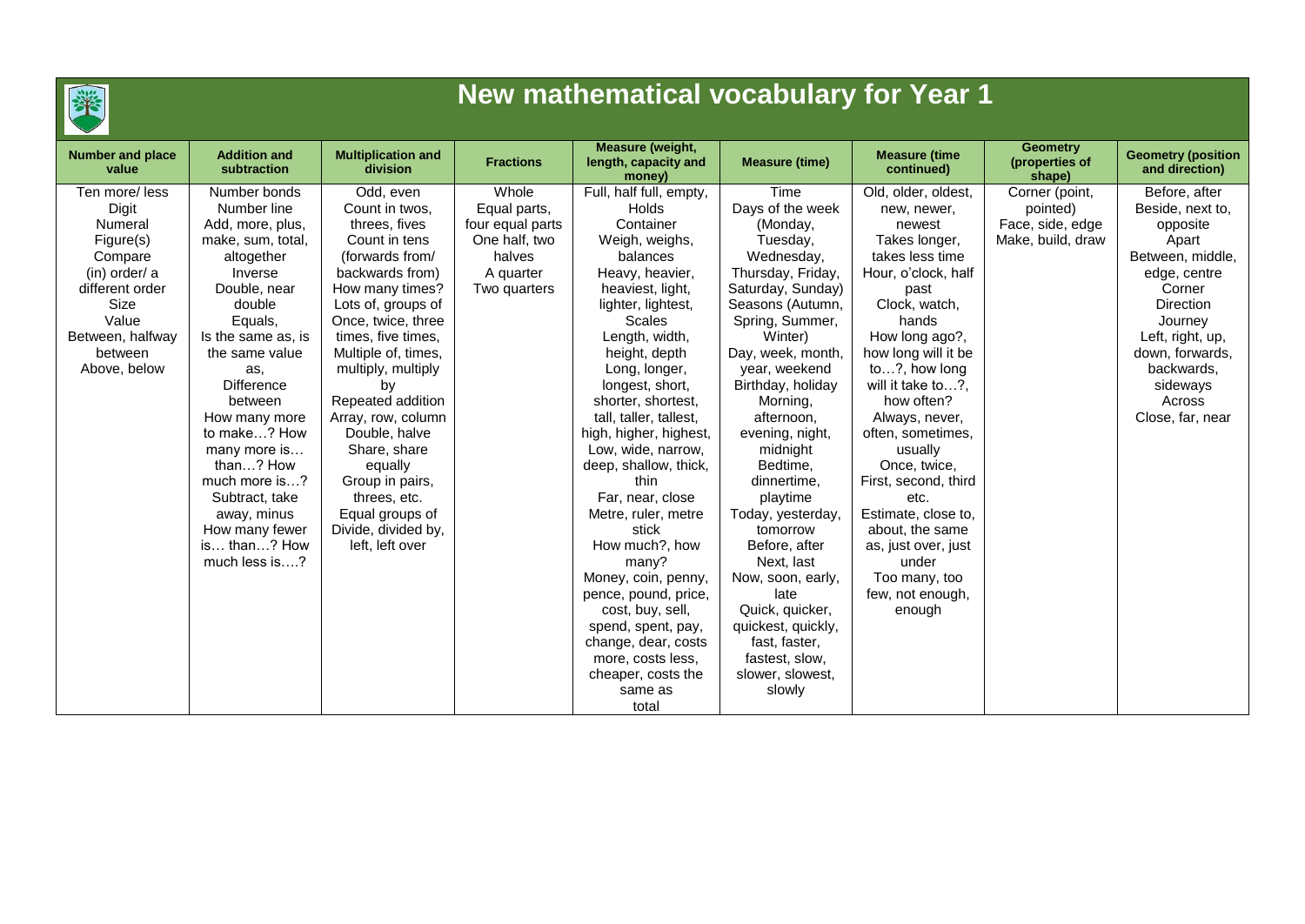

## **New mathematical vocabulary for Year 2**

| <b>Number and place</b><br>value | <b>Addition and</b><br>subtraction | <b>Multiplication and</b><br><b>division</b> | <b>Fractions</b>   | <b>Measure (weight,</b><br>length, capacity<br>and money) | <b>Measure (time)</b> | <b>Statistics</b>       | <b>Geometry</b><br>(properties of<br>shape) | <b>Geometry (position</b><br>and direction) |
|----------------------------------|------------------------------------|----------------------------------------------|--------------------|-----------------------------------------------------------|-----------------------|-------------------------|---------------------------------------------|---------------------------------------------|
| Numbers to                       |                                    |                                              | Three quarters,    | Quarter past/ to                                          |                       | Count, tally, sort      | Size                                        | Rotation                                    |
| hundred                          |                                    |                                              | one third, a third | m/km, g/kg, ml/l                                          |                       | Vote                    | Bigger, larger,                             | Clockwise,                                  |
| Hundreds                         |                                    |                                              | Equivalence,       | temperature                                               |                       | Graph, block graph,     | smaller                                     | anticlockwise                               |
| Partition,                       |                                    |                                              | equivalent         | (degrees)                                                 |                       | pictogram               | Symmetrical, line                           | Straight line                               |
| recombine                        |                                    |                                              |                    |                                                           |                       | Represent               | of symmetry                                 | Ninety-degree                               |
| Hundred more/                    |                                    |                                              |                    |                                                           |                       | Group, set, list, table | Fold                                        | turn, right angle                           |
| less                             |                                    |                                              |                    |                                                           |                       | Label, title            | Match                                       |                                             |
|                                  |                                    |                                              |                    |                                                           |                       | Most popular, most      | Mirror line,                                |                                             |
|                                  |                                    |                                              |                    |                                                           |                       | common. least           | reflection                                  |                                             |
|                                  |                                    |                                              |                    |                                                           |                       | popular, least common   | Pattern, repeating                          |                                             |
|                                  |                                    |                                              |                    |                                                           |                       |                         | pattern                                     |                                             |

### **New mathematical vocabulary for Year 3**

| Number and place | <b>Addition and</b> | <b>Multiplication and</b> | <b>Fractions</b>    | <b>Measure (weight,</b><br>length, capacity | <b>Measure (time)</b> | <b>Statistics</b> | <b>Geometry</b><br>(properties of | <b>Geometry (position</b> |
|------------------|---------------------|---------------------------|---------------------|---------------------------------------------|-----------------------|-------------------|-----------------------------------|---------------------------|
| value            | subtraction         | division                  |                     | and money)                                  |                       |                   | shape)                            | and direction)            |
| Numbers to one   | Column addition     | Product                   | Numerator,          |                                             | Leap year             | Chart, bar chart, | Horizontal.                       | Greater/ less than        |
| thousand         | Column              | Multiples of four,        | denominator         |                                             | Twelve-hour/          | frequency table   | perpendicular and                 | ninety degrees            |
|                  | subtraction         | eight, fifty and one      | Unit fraction, non- |                                             | twenty-four-hour      | Carroll diagram,  | parallel lines                    | Orientation (same         |
|                  |                     | hundred                   | unit fraction       |                                             | clock                 | Venn diagram      |                                   | orientation,              |
|                  |                     | Scale up                  | Compare and order   |                                             | Roman numerals I      | Axis, axes,       |                                   | different                 |
|                  |                     |                           | Tenths              |                                             | to XIII               | diagram           |                                   | orientation)              |

| 春<br>New mathematical vocabulary for Year 4                                                                                                                      |                                       |                                                                                     |                                         |                                                           |                       |                               |                                                                        |                                                                                    |
|------------------------------------------------------------------------------------------------------------------------------------------------------------------|---------------------------------------|-------------------------------------------------------------------------------------|-----------------------------------------|-----------------------------------------------------------|-----------------------|-------------------------------|------------------------------------------------------------------------|------------------------------------------------------------------------------------|
| <b>Number and place value</b>                                                                                                                                    | <b>Addition</b><br>and<br>subtraction | <b>Multiplication and</b><br>division                                               | <b>Fractions</b>                        | <b>Measure (weight,</b><br>length, capacity<br>and money) | <b>Measure (time)</b> | <b>Statistics</b>             | <b>Geometry</b><br>(properties of<br>shape)                            | <b>Geometry (position</b><br>and direction)                                        |
| Tenths, hundredths<br>Decimal (places) Round<br>(to nearest)<br>Thousand more/less<br>than<br>Negative integers Count<br>through zero<br>Roman numerals (I to C) |                                       | Multiplication facts<br>(up to $12x12$ )<br>Division facts<br><b>Inverse Derive</b> | Equivalent<br>Decimals and<br>fractions | Convert                                                   |                       | Continuous data<br>Line graph | Quadrilaterals<br>Triangles<br>Right angle, acute<br>and obtuse angles | Coordinates<br>Translation<br>Quadrant x-axis, y-<br>axis<br>Perimeter and<br>area |